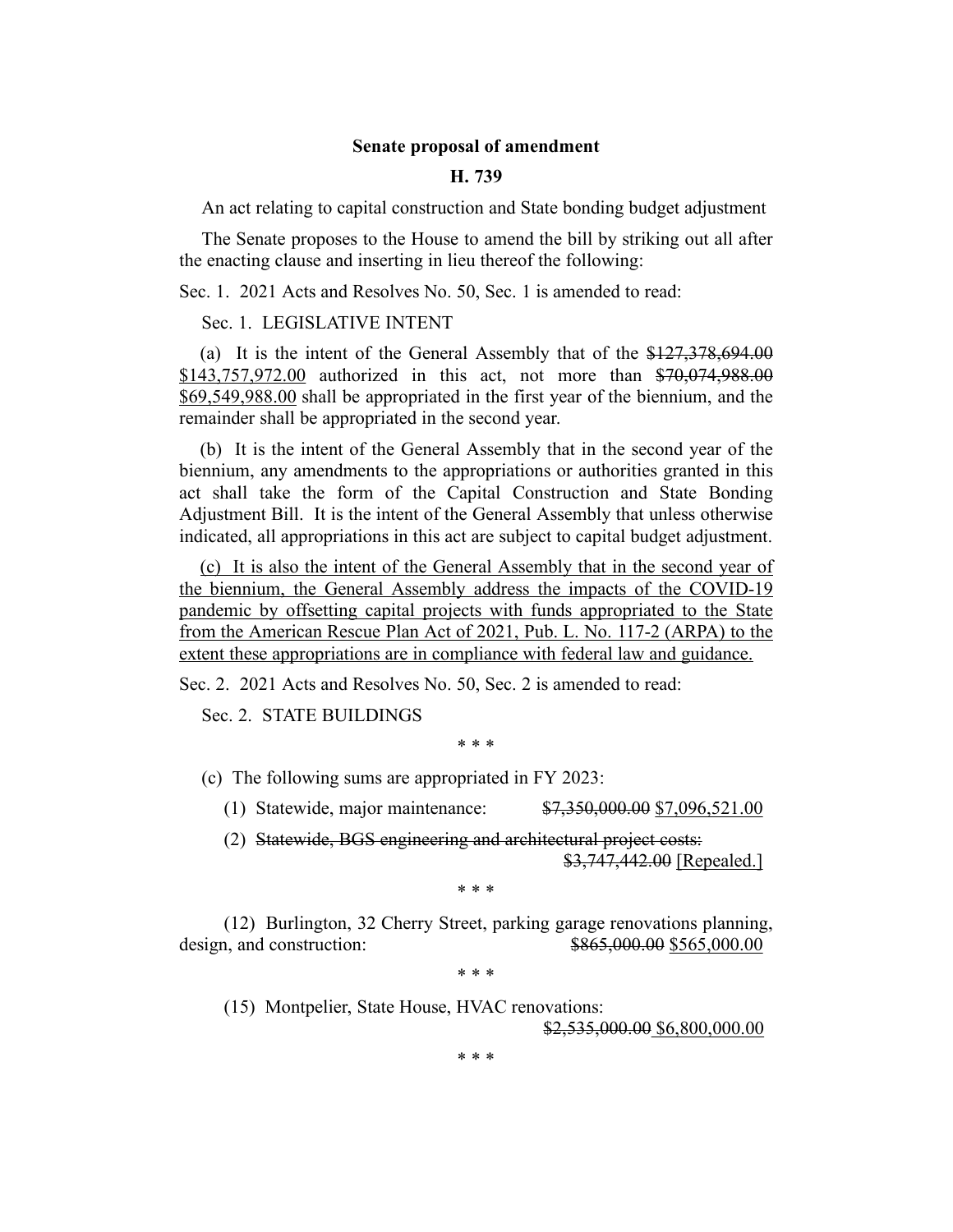| (17) Statewide, three-acre parcel, stormwater planning, design and             |
|--------------------------------------------------------------------------------|
| \$600,000.00<br>implementation:                                                |
| Statewide, correctional facilities, door control system<br>(18)                |
| \$670,000.00<br>replacements:                                                  |
| Burlington, 108 Cherry Street, parking garage repairs:<br>(18)                 |
| \$2,000,000.00                                                                 |
| (19) Springfield, Southern State Correctional Facility, door control           |
| \$750,000.00<br>system replacement:                                            |
| (20) Windsor, former Southeast State Correctional Facility, necessary          |
| demolition, salvage, dismantling, and improvements to facilitate future use of |
| \$400,000.00<br>the facility:                                                  |
| (21) 133 State Street, renovations for the Office of Legislative               |
| Information Technology and shared common spaces:<br>\$1,400,000.00             |
| Appropriation – FY 2022<br>\$19,316,774.00                                     |
| Appropriation – FY 2023<br>\$24,800,442.00 \$28,714,521.00                     |
| Total Appropriation – Section 2<br>\$44,117,216.00 \$48,031,295.00             |

Sec. 3. 2021 Acts and Resolves No. 50, Sec. 3 is amended to read:

Sec. 3. HUMAN SERVICES

\* \* \*

(b) The following sums are appropriated in FY 2023 to the Department of Buildings and General Services for the Agency of Human Services for the following projects described in this subsection:

(1) Women's correctional facilities, replacement: \$1,000,000.00

(2) Statewide, correctional facility, life safety and security needs and enhancements:  $$200,000.00$ 

(3) Secure Residential Recovery Facility, design and construction: \$3,200,000.00

(4) Statewide, correctional facilities, accessibility improvements, Americans with Disabilities Act (ADA) compliance:  $$1,200,000.00$ 

(5) Statewide, correctional facilities, HVAC, programming, schematic design, and design documents:  $$500,000.00$ 

(6) Nursing school programs, capital grants, renovation or expansion of simulation laboratories:  $$1,000,000.00$ 

\* \* \*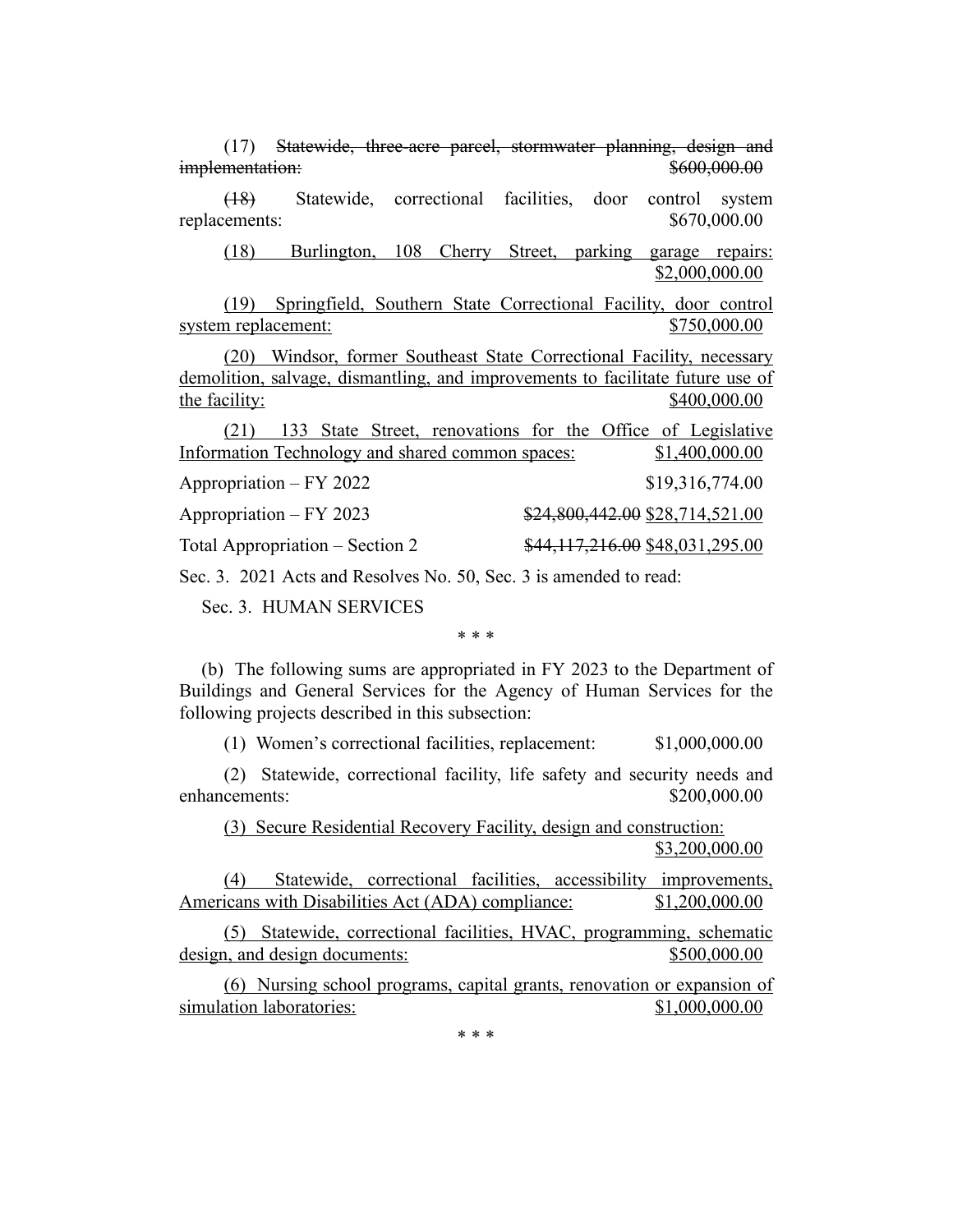$(e)(1)$  For the amount appropriated in subdivision  $(b)(6)$  of this section, the Secretary of Administration shall establish a capital grant program for nursing school programs to enable them to increase student enrollment by renovating or expanding their simulation laboratories, or both. On or before August 15, 2022, the Secretary of Administration shall issue a request for information (RFI) to assess the capital needs at nursing programs in the State and develop the guidelines and eligibility criteria for the grant and determine the appropriate State entity to administer the program. The ROI process shall include a survey of nursing school programs at Vermont colleges and universities to determine what, if any, capital needs exist for the expansion of nursing school simulation laboratories. The process shall also include an assessment of capital needs relating to technology upgrades to allow for remote access.

(2) On or before January 15, 2023, the Agency or Department responsible for distributing the grant funds shall submit a report to the House Committees on Corrections and Institutions and on Health Care and the Senate Committee on Health and Welfare and on Institutions with the results of the assessment described in subdivision (1) of this subsection.

\* \* \*

Appropriation – FY 2022 \$12,350,000.00 Appropriation – FY 2023 \$1,200,000.00 \$7,100,000.00

Total Appropriation – Section 3 \$13,550,000.00 \$19,450,000.00

Sec. 4. 2021 Acts and Resolves No. 50, Sec. 4 is amended to read:

Sec. 4. COMMERCE AND COMMUNITY DEVELOPMENT

\* \* \*

(b) The following sums are appropriated in FY 2023 to the Agency of Commerce and Community Development for the following projects described in this subsection:

(1) Major maintenance at statewide historic sites: \$350,000.00 \$683,000.00

\* \* \*

(d) The Division of Historic Preservation shall conduct a facilities condition assessment on all the buildings and structures of the State Historic Sites within the next five years, with a cyclical update plan. Those buildings and structures open to the public shall be prioritized for investigation.

(e) It is the intent of the General Assembly to encourage the Lake Champlain Maritime Museum to, in addition to the development of a decommissioning plan, explore all options for the ongoing use of the Schooner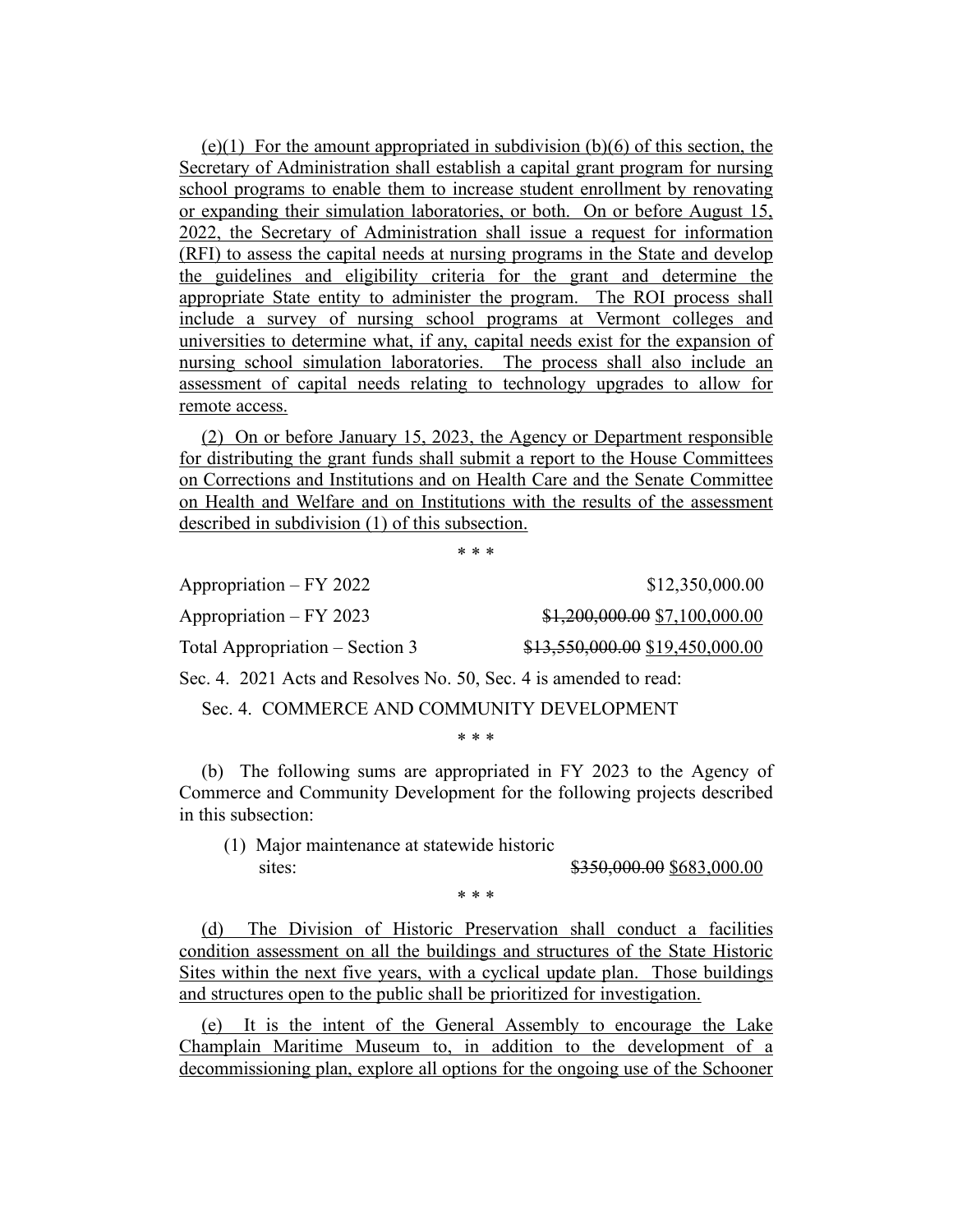Lois McClure.

Appropriation – FY 2022 \$473,000.00

Appropriation – FY 2023 \$733,000.00  $Total Approximation - Section 4$  \$1,206,000.00

Sec. 5. 2021 Acts and Resolves No. 50, Sec. 8 is amended to read:

Sec. 8. VERMONT STATE COLLEGES

\* \* \*

(b) The following sums are appropriated in FY 2023 to the Vermont State Colleges for the projects described in this subsection:

(1) construction, renovation, and major maintenance at any facility owned or operated in the State by the Vermont State Colleges: \$2,000,000.00

(2) infrastructure transformation planning and space modification: \$100,000.00 \$900,000.00

|                                 | $+100,000,000,000,000,000$     |
|---------------------------------|--------------------------------|
| Appropriation – FY 2022         | \$2,000,000.00                 |
| Appropriation – FY 2023         | $$2,100,000.00$ \$2,900,000.00 |
| Total Appropriation – Section 8 | \$4,100,000.00 \$4,900,000.00  |
|                                 |                                |

Sec. 6. 2021 Acts and Resolves No. 50, Sec. 9 is amended to read:

Sec. 9. NATURAL RESOURCES

\* \* \*

(e) The following sums are appropriated in FY 2023 to the Agency of Natural Resources for the Department of Environmental Conservation for the projects described in this subsection:

\* \* \*

(2) Dam safety and hydrology projects High and Significant Hazard Dam, dam safety improvements: \$805,000.00 \$3,115,000.00

\* \* \*

(4) Little Hosmer Dam, rehabilitation: \$190,000.00

(5) Infrastructure Investment and Jobs Act, Drinking and Clean Water State Revolving Fund, State match: \$2,833,980.00

(f) The following sums are appropriated in FY 2023 to the Agency of Natural Resources for the Department of Forests, Parks and Recreation for the following projects:

(1) Infrastructure rehabilitation, including statewide small-scale rehabilitation, wastewater repairs, preventive improvements and upgrades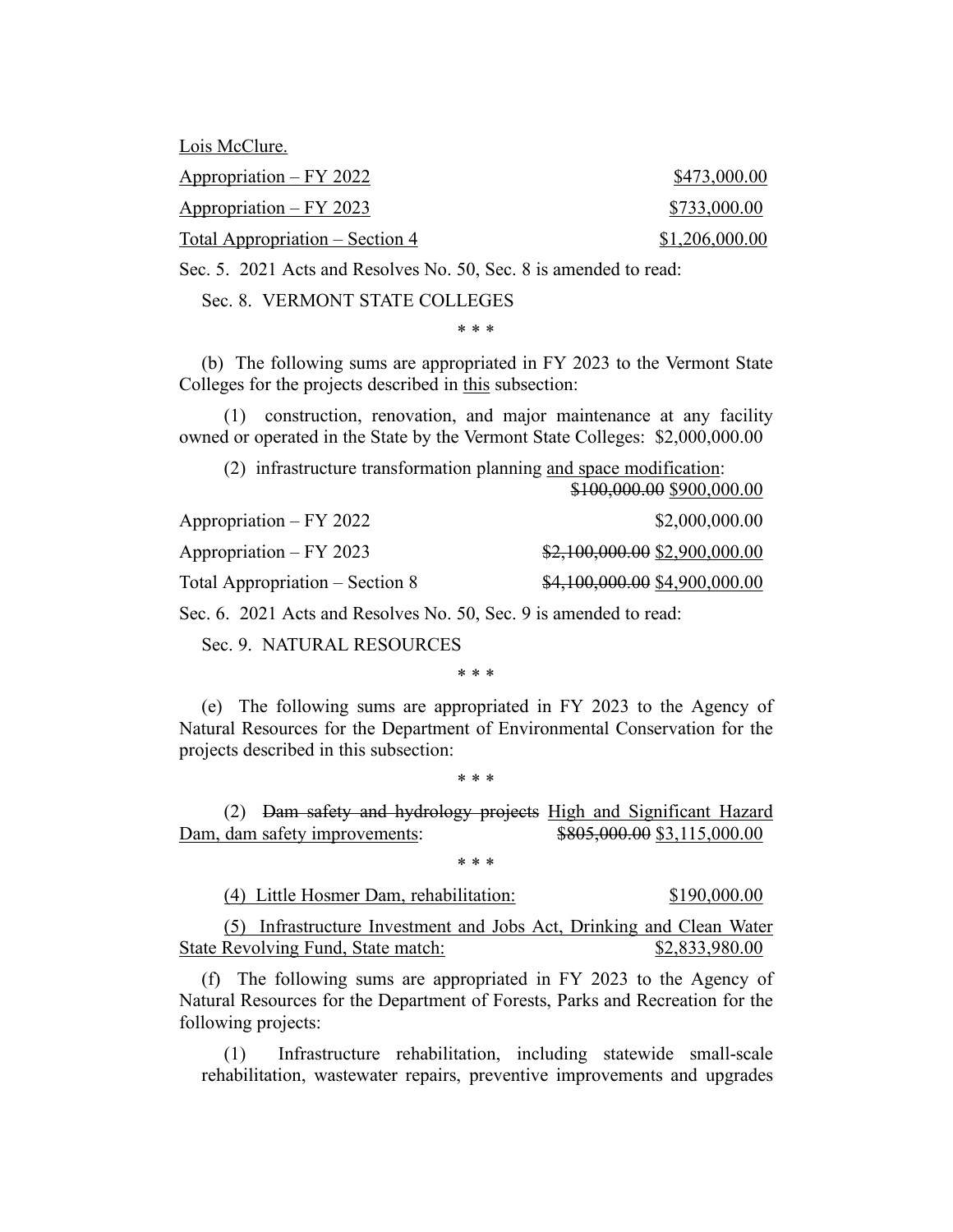of restrooms and bathhouses, and statewide small-scale road rehabilitation projects: \$4,476,553.00 \$4,251,553.00

(2) Rustic Cabin Construction Program: \$500,000.00 \$700,000.00

(g) The following amounts are appropriated in FY 2023 to the Agency of Natural Resources for the Department of Fish and Wildlife for the projects described in this subsection:

(1) General infrastructure projects, including small-scale maintenance and rehabilitation of infrastructure: \$1,083,500.00

(2) Lake Champlain Walleye Association, Inc., to upgrade and repair the Walleye rearing, restoration, and stocking infrastructure: \$25,000.00 \$50,000.00

(h) The following shall apply to the amounts appropriated in this section:

(1) For the amounts appropriated in subdivision (e)(5) of this section, the funds shall not be released until the federal grant has been received by the State.

(2) For the amount appropriated in subdivision  $(f)(2)$  of this section, the Department of Forests, Parks and Recreation is authorized to use not more than \$200,000.00 to work with career technical education centers for assistance with the Rustic Cabin Construction Program.

| Appropriation – FY 2022         | \$11,455,214.00                 |
|---------------------------------|---------------------------------|
| Appropriation – FY 2023         | $$9,853,264.00$ \$15,187,244.00 |
| Total Appropriation – Section 9 | \$21,308,478.00 \$26,642,458.00 |

Sec. 7. 2021 Acts and Resolves No. 50, Sec. 10 is amended to read:

Sec. 10. CLEAN WATER INITIATIVES

\* \* \*

(c) The sum of \$500,000.00 is appropriated in FY 2022 to the Agency of Natural Resources for forestry access roads, recreation access roads, and water quality improvements. [Repealed.]

\* \* \*

(e) The sum of \$11,000,000.00 is appropriated in FY 2023 to the Agency of Natural Resources for the Department of Environmental Conservation for clean water implementation projects The amount of \$200,000.00 is appropriated in FY 2023 to the Agency of Agriculture, Food and Markets for water quality grants and contracts.

\* \* \*

(i) The following amounts are appropriated in FY 2023 to the Agency of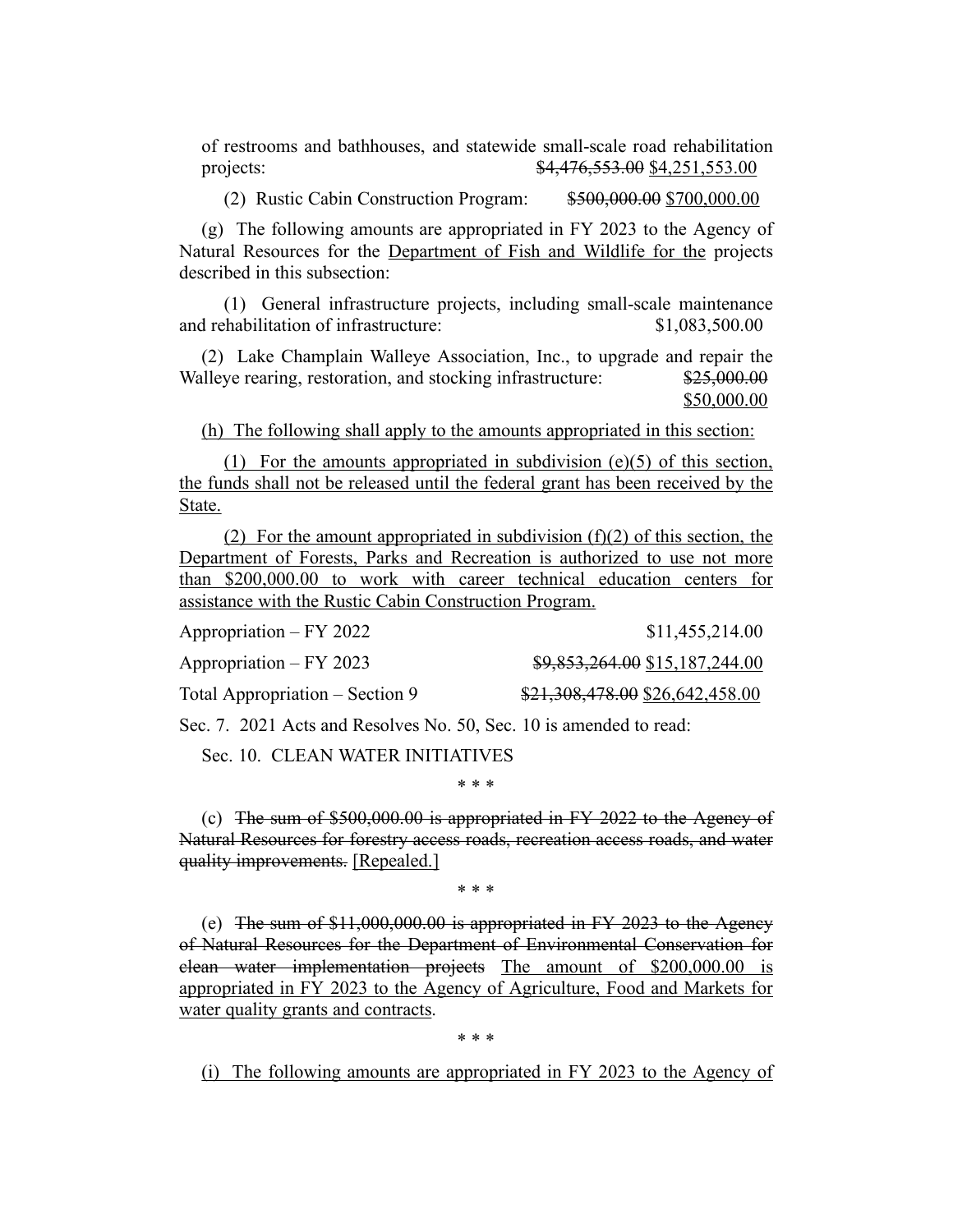Natural Resources for the Department of Environmental Conservation for the projects described in this subsection:

(1) Water Pollution Control Fund, Clean Water State/EPA Revolving Loan Fund (CWSRF) match: \$1,548,219.00

(2) Municipal Pollution Control Grants, pollution control projects and planning advances for feasibility studies: \$2,715,000.00

 $(i)(1)$  The following amounts are appropriated in FY 2023 to the Vermont Housing and Conservation Board for the projects described in this subsection:

(A) Agricultural water quality projects: \$200,000.00

(B) Land conservation and water quality projects: \$2,000,000.00

(2) A grant issued under subdivision  $(1)(A)$  of this subsection:

(A) shall not be considered a State grant under 6 V.S.A. chapter 215, subchapter 3 for purposes of calculating the maximum amount of a State water quality assistance award under 6 V.S.A. § 4824 or 4826; and

(B) may be used to satisfy a grant recipient's cost share requirements.

| Appropriation – FY 2022          | \$11,000,000.00 \$10,500,000.00 |
|----------------------------------|---------------------------------|
| $Approxination - FY 2023$        | \$11,000,000.00 \$6,663,219.00  |
| Total Appropriation – Section 10 | \$22,000,000.00 \$17,163,219.00 |

Sec. 8. 2021 Acts and Resolves No. 50, Sec. 11 is amended to read:

Sec. 11. MILITARY

(a) The sum of \$900,000.00 is appropriated in FY 2022 to the Department of Military for maintenance, renovations, and ADA compliance at State armories.

(b) The sum of \$900,000.00 are \$1,100,000.00 is appropriated in FY 2023 to the Department of Military for the projects described in subsection (a) of this section.

| Appropriation – FY 2022          | \$900,000.00                   |
|----------------------------------|--------------------------------|
| Appropriation – FY 2023          | \$900,000.00 \$1,100,000.00    |
| Total Appropriation – Section 11 | $$1,800,000.00$ \$2,000,000.00 |
| $\alpha$ $\alpha$ $\alpha$       |                                |

Sec. 9. 2021 Acts and Resolves No. 50, Sec. 12 is amended to read:

Sec. 12. PUBLIC SAFETY

\* \* \*

(b) The sum of \$50,000.00 is appropriated in FY 2023 to the Department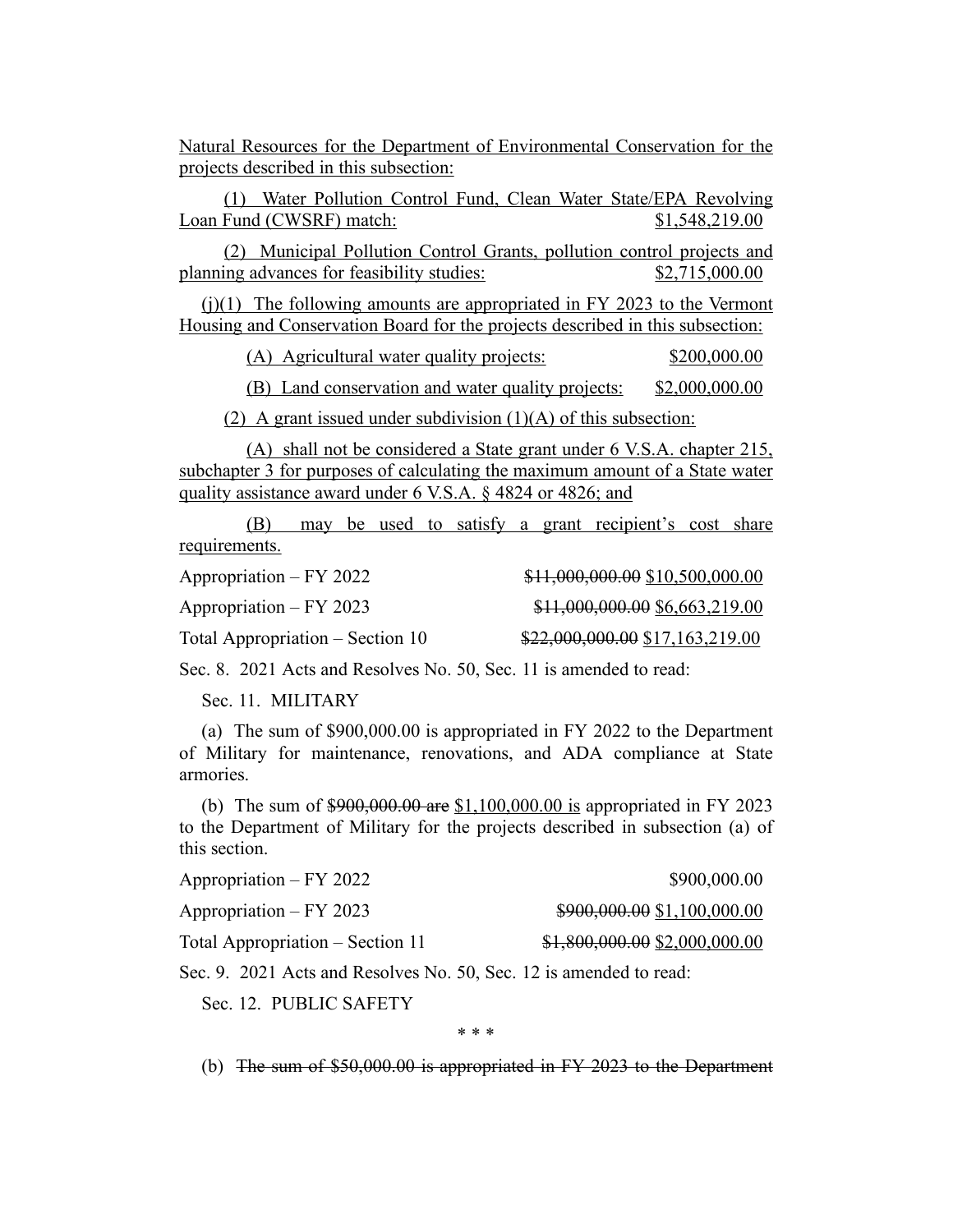of Public Safety for a feasibility study for the Vermont Police Academy in Pittsford. The following amounts are appropriated in FY 2023 to the Department of Public Safety for the projects described in this subsection:

| (1) Pittsford, Vermont Policy Academy, feasibility study:           |                               |                | \$50,000.00 |
|---------------------------------------------------------------------|-------------------------------|----------------|-------------|
| (2) Williston Public Safety Field Station, construction:            |                               | \$3,500,000.00 |             |
| Appropriation – FY 2022                                             |                               | \$6,120,000.00 |             |
| Appropriation – FY 2023                                             | \$50,000.00 \$3,550,000.00    |                |             |
| Total Appropriation – Section 12                                    | \$6,170,000.00 \$9,670,000.00 |                |             |
| Sec. 10. 2021 Acts and Resolves No. 50, Sec. 13 is amended to read: |                               |                |             |

Sec. 13. AGRICULTURE, FOOD AND MARKETS

\* \* \*

(b) The sum of \$350,000.00 \$1,400,000.00 is appropriated in FY 2023 to the Department of Buildings and General Services for the Agency of Agriculture, Food and Markets for the project described in subsection (a) of this section major maintenance, renovation, and modernization planning and design at the Vermont Building at the Eastern States Exhibition.

Appropriation – FY 2022 \$260,000.00

Appropriation – FY 2023  $\qquad\qquad$  \$350,000.00 \$1,400,000.00

Total Appropriation – Section 13  $$610,000.00 \$1,660,000.00$ 

Sec. 11. 2021 Acts and Resolves No. 50, Sec. 17a is added to read:

Sec. 17a. SERGEANT AT ARMS

The amount of \$185,000.00 is appropriated in FY 2023 to the Sergeant at Arms for upgrades to 2 Governor Aiken Avenue.

Total Appropriation – Section 17a  $$185,000.00$ 

Sec. 12. 2021 Acts and Resolves No. 50, Sec. 17b is added to read:

Sec. 17b. FY 2022 AND FY 2023; AMERICAN RESCUE PLAN ACT; STATE AND LOCAL FISCAL RECOVERY FUND; CAPITAL PROJECTS; AUTHORIZATIONS

(a) Findings. The General Assembly finds:

(1) In 2021 Acts and Resolves No. 74, Sec. G.700(c), the General Assembly authorized the Commissioner of Finance and Management to use not more than \$15,000,000.00 in American Rescue Plan Act (ARPA) funds to offset capital funds appropriated to projects supporting water and sewer infrastructure in fiscal year 2022 to the extent feasible under federal law and guidance.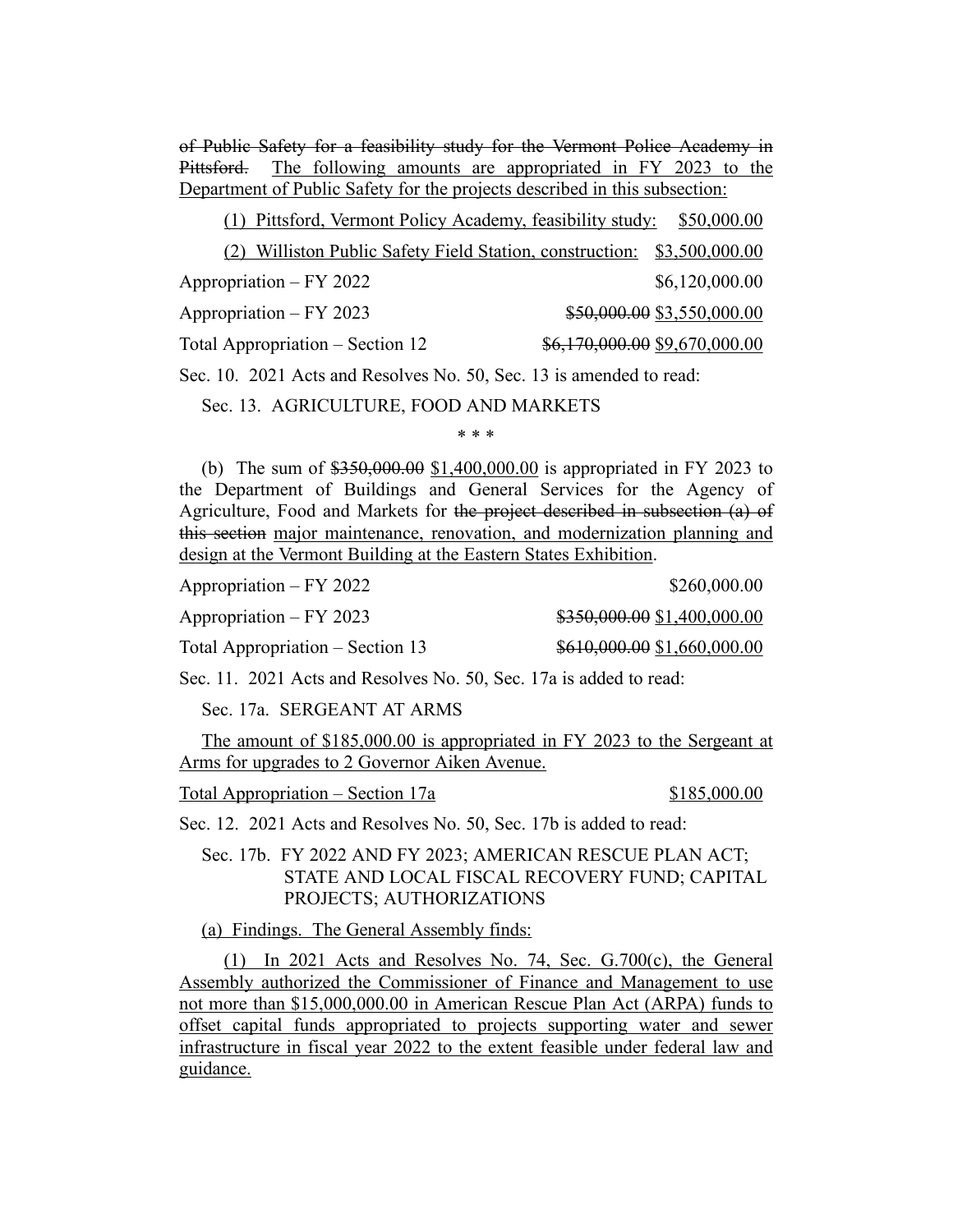(2) The Governor's fiscal year 2022–2023 capital budget adjustment report included recommendations for water and sewer infrastructure projects historically funded in the State's capital construction act that could be funded in fiscal years 2022 and 2023 with ARPA funds.

(3) The General Assembly finds that in addition to the capital projects identified by the Governor's fiscal year 2022–2023 capital budget adjustment report, there are other capital projects that can be funded in fiscal year 2023 with ARPA funds.

(b) Intent. It is the intent of the General Assembly to authorize certain projects that are eligible for ARPA funds in this act but appropriate the funds for these projects in the FY 2023 Annual Appropriations Act.

(c) Authorizations. In fiscal years 2022 and 2023, the following capital projects are authorized to be undertaken with funds appropriated in the FY 2023 Annual Appropriations Act:

(1) In FY 2022 and FY 2023, the Department of Forests, Parks and Recreation is authorized to upgrade forestry access roads, recreation access roads, and make water quality improvements to these roads.

(2) In FY 2023, in addition to the amounts appropriated in Sec. 10(e) of this act, the Agency of Agriculture, Food and Markets is authorized to issue water quality grants and contracts.

(3) In FY 2023, in addition to the amounts appropriated in Sec.  $10(i)(2)$ of this act, the Department of Environmental Conservation is authorized to issue municipal pollution control grants.

(4) In FY 2023, the Department of Forests, Parks and Recreation is authorized to make wastewater repairs and water and sewer infrastructure improvements and upgrades to restrooms and bathhouses at State parks.

(5) In FY 2023, in addition to the amount appropriated in Sec.  $10(i)(1)(A)$  of this act, the Vermont Housing and Conservation Board is authorized to issue grants for water quality improvement projects.

(6) In FY 2023, the Vermont Historical Society is authorized to make upgrades and repairs to the HVAC system at the Vermont History Center in Barre.

(7) The Department of Buildings and General Services is authorized to begin design and construction for the expansion of the State House in Montpelier.

(8) The Judiciary is authorized to make HVAC improvements to county courthouses.

Sec. 13. 2021 Acts and Resolves No. 50, Sec. 18 is amended to read: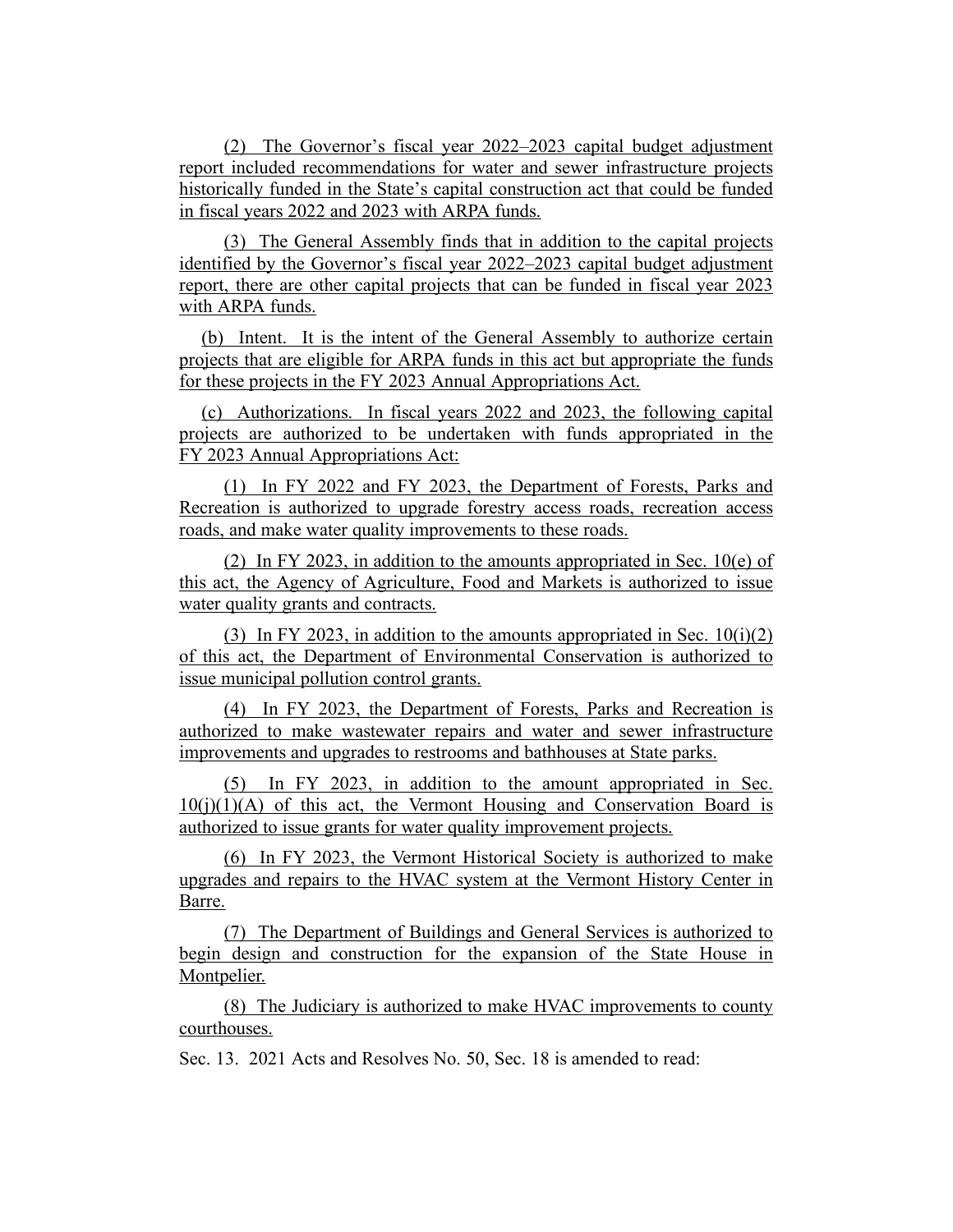Sec. 18. REALLOCATION OF FUNDS; TRANSFER OF FUNDS

(a) The following sums are reallocated to the Department of Buildings and General Services from prior capital appropriations to defray expenditures authorized in Sec. 2 of this act:

\* \* \*

(4) of the amount appropriated in 2015 Acts and Resolves No. 26, Sec. 2(b)(5) (major maintenance): \$35,475.94

(5) of the amount appropriated in 2015 Acts and Resolves No. 26, Sec. 2(c)(11) (Southern State Correctional Facility, copper waterline replacement):  $$82,851.42$ 

(6) of the amount appropriated in 2016 Acts and Resolves No. 160, Sec. 2(c)(15) (Southern State Correctional Facility, steam line replacement):

\$147,068.63

(7) of the amount appropriated in 2016 Acts and Resolves No. 160, Sec. 2(c)(16) (Statewide, ADA projects, State-owned buildings and courthouses):  $$52,460.30$ 

(8) of the amount appropriated in 2016 Acts and Resolves No. 160, Sec. 2(c)(19) (Waterbury State Office Complex project, true up): \$11,016.00

(9) of the amount appropriated in 2016 Acts and Resolves No. 160, Sec. 13(c)(2) (Westminster, DPS Facility, project cost adjustment for unanticipated site conditions and code modifications): \$4,522.99

(10) of the amount appropriated in 2017 Acts and Resolves No. 84 Sec. 2(b)(2) (Statewide – Major Maintenance): \$53,755.21

(11) of the amount appropriated in 2017 Acts and Resolves No. 84, Sec. 2(b)(6) (Randolph, Agencies of Agriculture, Food and Markets and of Natural Resources, collaborative laboratory, construction): \$156,275.91

(12) of the amount appropriated in 2017 Acts and Resolves No. 84, Sec. 2(b)(7) (Springfield, Southern State Correctional Facility, completion of the steamline replacement):  $$36,382.55$ 

(13) of the amount appropriated in 2017 Acts and Resolves No. 84 Sec. 2(b)(9) (Newport, Northern State Correctional Facility Door Control replacement: \$72,287.54

(14) of the amount appropriated in 2018 Acts and Resolves No. 190, Sec. 2(c)(2) (Statewide, major maintenance): \$26,921.21

(15) of the amount appropriated in 2018 Acts and Resolves No. 190, Sec. 2(c)(18) (Rutland, Marble Valley Regional Correctional Facility):

\$2,850.00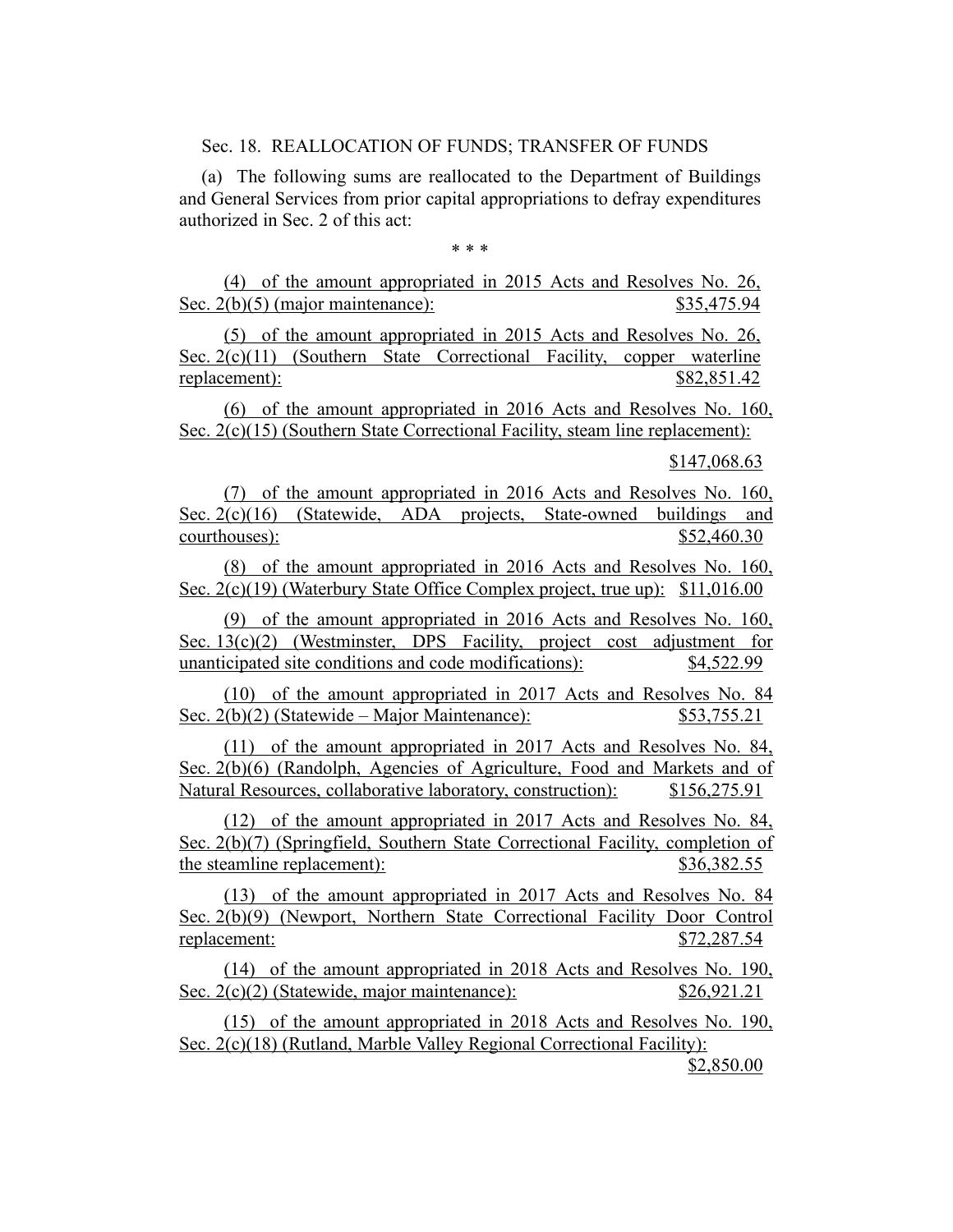(16) of the amount appropriated in 2018 Acts and Resolves No. 190, Sec. 2(c)(8) (Waterbury State Office Complex, Weeks building renovation and fit-up): \$224,387.21

(17) of the amount appropriated in 2018 Acts and Resolves No. 190, Sec. 2(c)(17) (Waterbury State Office Complex, Stanley and Wasson, demolition of Stanley Hall, and programming, schematic design, and design development for Wasson Hall):  $$265,247.20$ 

(18) of the amount appropriated in 2018 Acts and Resolves No. 190, Sec. 6(a)(9) (E-911 compliance grants): \$39,156.48

(19) of the amount appropriated in 2018 Acts and Resolves No. 190, Sec.  $11(e)(1)(B)$  (phosphorous removal equipment):  $$58,890.00$ 

(20) of the amount appropriated in 2018 Acts and Resolves No. 190, Sec. 16(c)(a) (NEK fiber network): \$209,291.36

(21) of the amount appropriated in 2019 Acts and Resolves No. 42, Sec. 2(b)(6) (120 State Street): \$800,000.00

(22) of the amount appropriated in 2019 Acts and Resolves No. 42, Sec. 10(b)(2) rustic cabin construction): \$775,409.25

(23) of the amount appropriated in 2019 Acts and Resolves No. 42, Sec.  $17(a)(1)$  (stand-alone digital public address system):  $$147,177.00$ 

(24) of the amount appropriated in 2019 Acts and Resolves No. 42, Sec. 17(b) (stand-alone digital public address system): \$174,888.00

(25) of the amount appropriated in 2019 Acts and Resolves No. 42, Sec. 3(c)(5), as added by 2020 Acts and Resolves No. 139, Sec. 2 (Windsor and St. Johnsbury, site preparation, relocation, and rebuild of a greenhouse at the Caledonia County Workcamp from the former Southeast State Correctional Facility): \$162,872.00

\* \* \*

Total Reallocations and Transfers – Section 18 \$4,198,694.44 \$7,737,808.64

Sec. 14. 2021 Acts and Resolves No. 50, Sec. 19 is amended to read:

Sec. 19. GENERAL OBLIGATION BONDS AND APPROPRIATIONS

(a) The State Treasurer is authorized to issue general obligation bonds in the amount of \$123,180,000.00 for the purpose of funding the appropriations of this act. The State Treasurer, with the approval of the Governor, shall determine the appropriate form and maturity of the bonds authorized by this section consistent with the underlying nature of the appropriation to be funded. The State Treasurer shall allocate the estimated cost of bond issuance or issuances to the entities to which funds are appropriated pursuant to this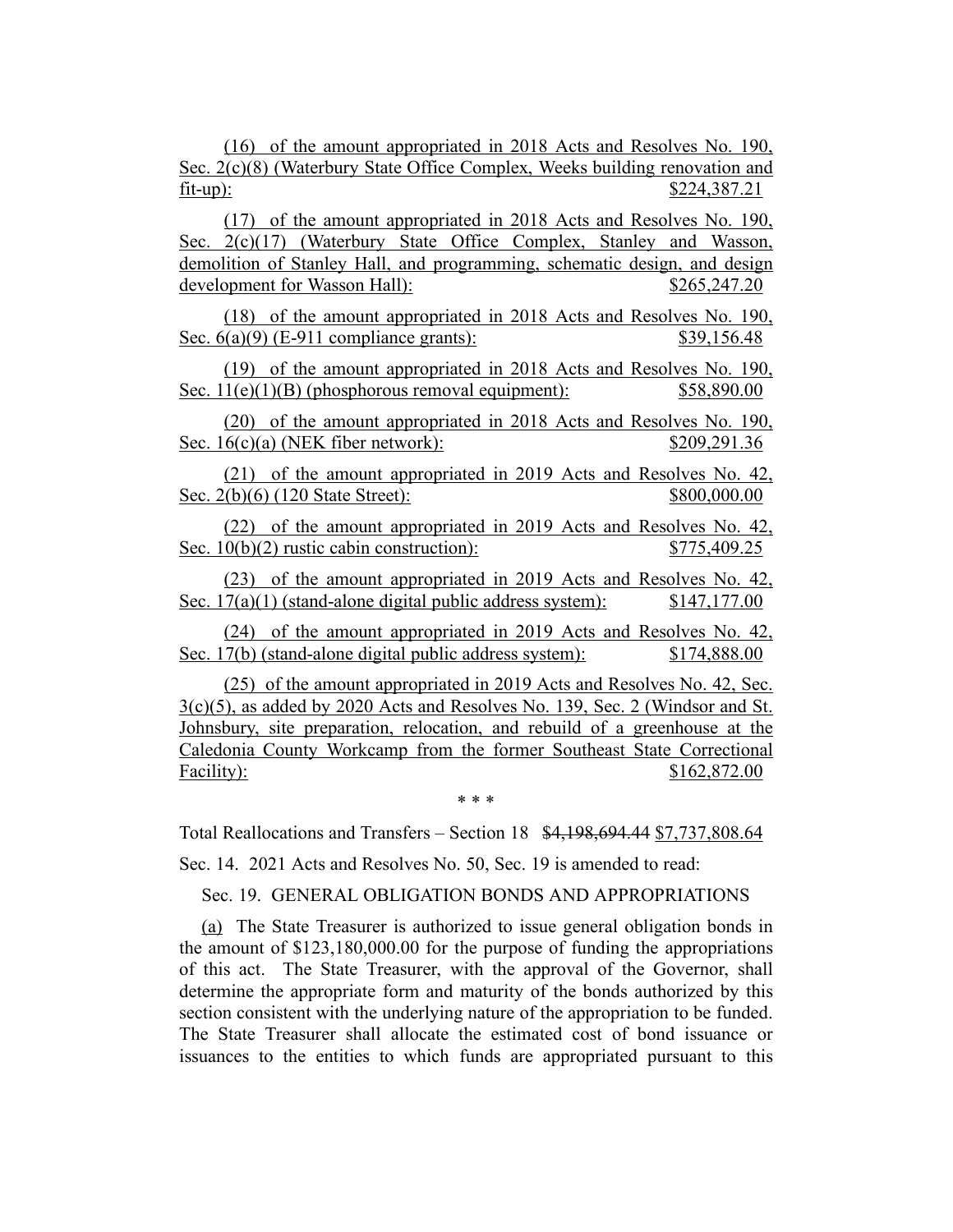section and for which bonding is required as the source of funds, pursuant to 32 V.S.A. § 954.

(b) The State Treasurer is authorized to issue additional general obligation bonds in the amount of \$12,840,163.00 that were previously appropriated but unissued under 2021 Acts and Resolves No. 50 for the purpose of funding the appropriations in this act.

Total Revenues – Section 19 \$123,180,000.00 \$136,020,163.00

Sec. 15. 2013 Acts and Resolves No. 1, Sec.  $100(c)$ , as amended by 2014 Acts and Resolves No. 179, Sec. E.113.1, 2015 Acts and Resolves No. 58, Sec. E.113.1, 2017 Acts and Resolves No. 84, Sec. 29, 2018 Acts and Resolves No. 190, Sec. 18, 2019 Acts and Resolves No. 42, Sec. 25, 2020 Acts and Resolves No. 139, Sec. 19, and 2021 Acts and Resolves No. 50, Sec. 24, is further amended to read:

(c) Sec. 97 (general obligation debt financing) shall take effect on  $\frac{1 \text{H}_y}{1}$ , 2023 June 30, 2022.

Sec. 16. 2021 Acts and Resolves No. 50, Sec. 21a is amended to read:

Sec. 21a. 13 BALDWIN STREET; SALE OF PROPERTY PROPERTIES

(a) The Commissioner of Buildings and General Services is authorized to sell the property located at 13 Baldwin Street in Montpelier, Vermont, pursuant to the requirements of 29 V.S.A. § 166. The To the extent that there are sufficient proceeds from the sale shall be appropriated to future capital construction projects, the Department of Buildings and General Services is authorized to use up to \$300,000.00 in FY 2023 for the project described in Sec.  $2(c)(1)$  of this act.

(b) The Commissioner of Buildings and General Services is authorized to sell the property located at 14–16 Baldwin Street in Montpelier, Vermont, pursuant to the requirements of 29 V.S.A. § 166. The proceeds of the sale of 14–16 Baldwin Street shall be appropriated to future capital construction projects.

(c) The Commissioner of Buildings and General Services is authorized to sell the property located at 9 Baldwin Street in Montpelier, Vermont, contingent upon the completed relocation of the Office of Legislative Information Technology to 133 State Street. The proceeds from the sale shall be appropriated to future capital construction projects.

Sec. 17. 2021 Acts and Resolves No. 50, Sec. 25b is added to read:

## Sec. 25b. REDUCING CARBON INTENSITY; STATE BUILDINGS; STATE ENERGY MANAGEMENT PROGRAM; INTENT

(a) It is the intent of the General Assembly that the Department of